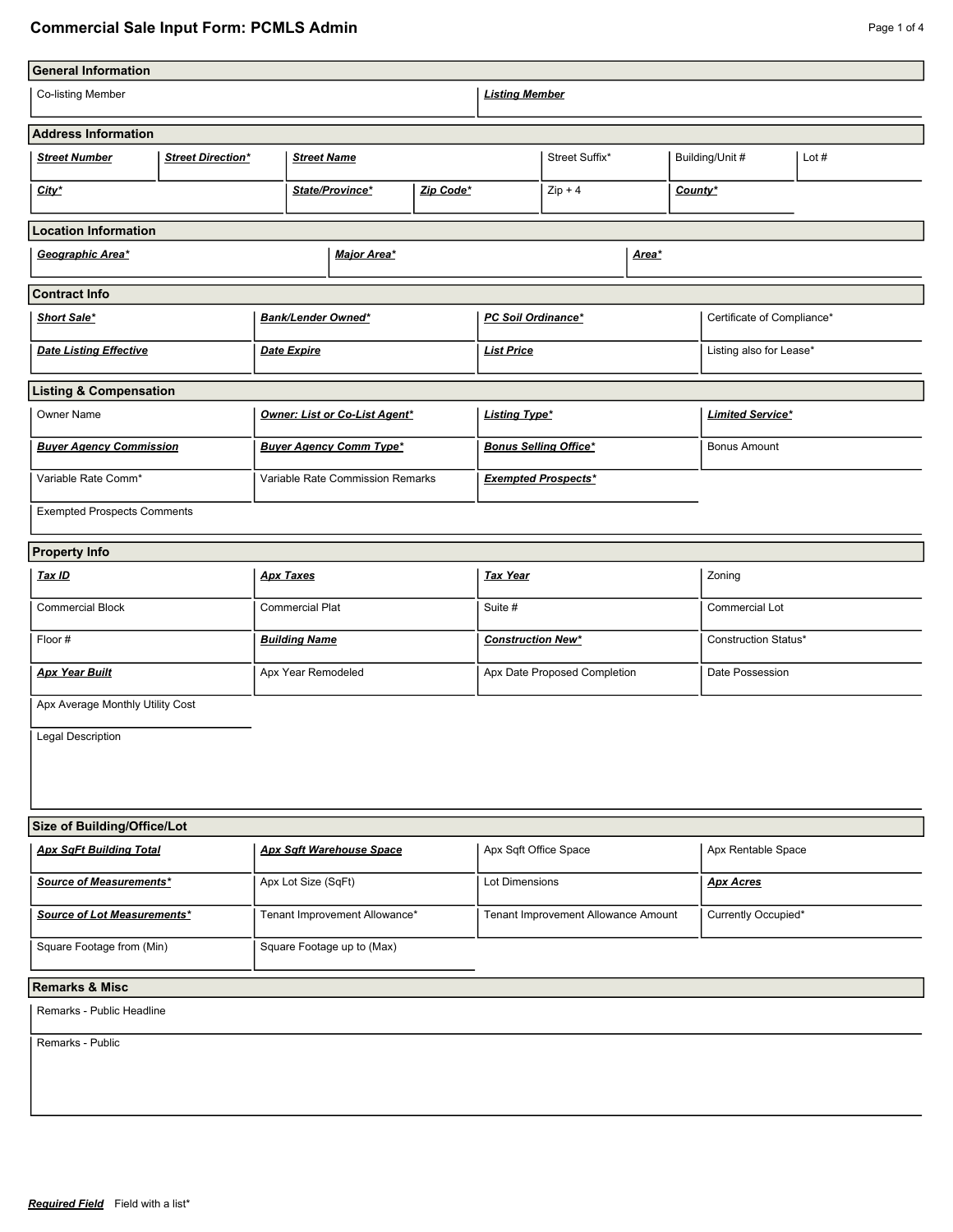## **Commercial Sale Input Form: PCMLS Admin Page 2 of 4 Page 2 of 4**

Remarks - Confidential

Office Remarks

Seller Opt Out: └─Seller Directs Listing to be Excluded from Internet └─Seller Directs Address to be Excluded from Internet └─Seller Directs Listing to Not Be Used in AVMs on Internet Seller Directs Listing to Not Allow Comments on Internet Publish this listing to: LeRealtor.COM Le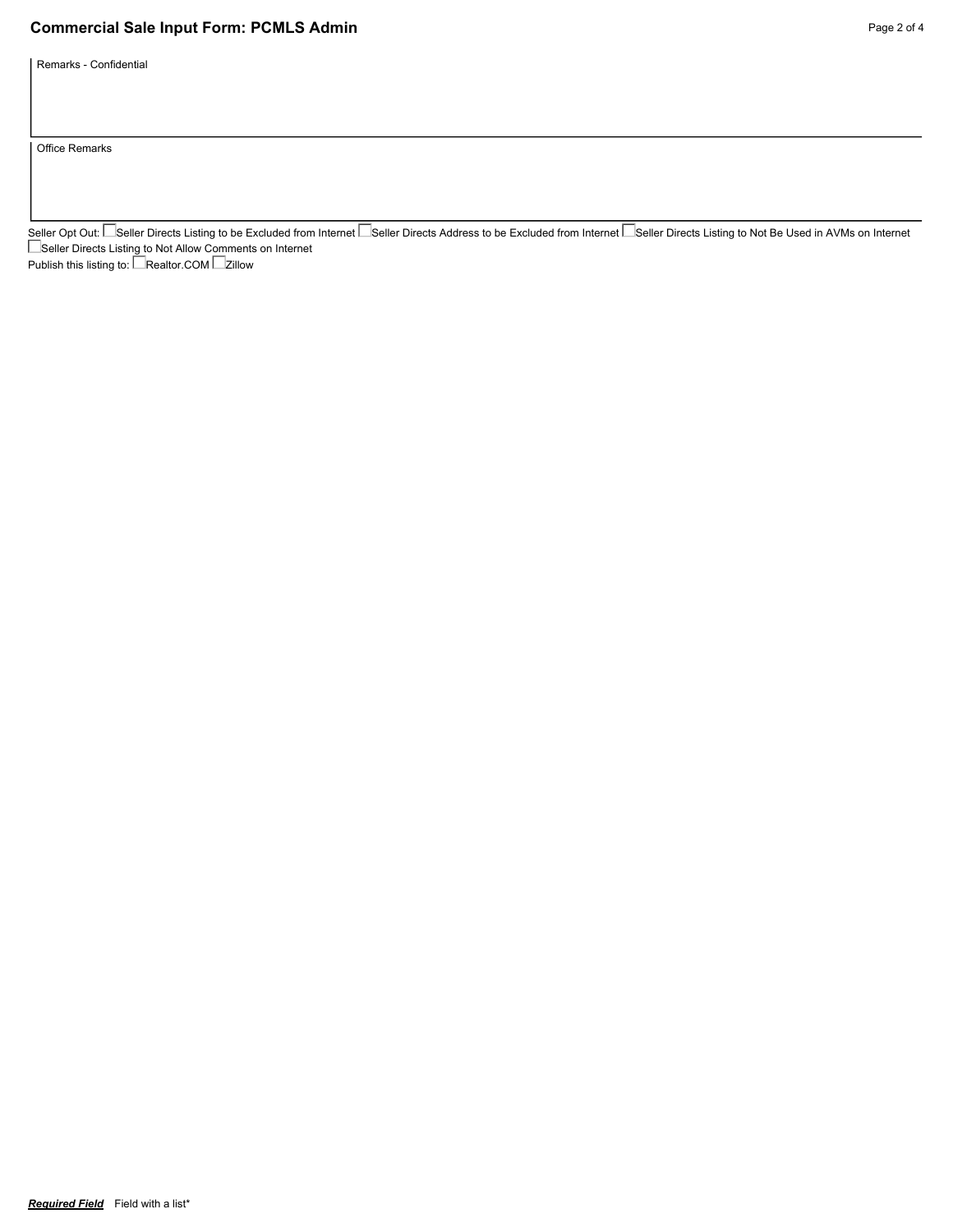| <b>Commercial Sale Input Form: PCMLS Admin</b> | Page 3 of 4 |
|------------------------------------------------|-------------|
|------------------------------------------------|-------------|

| <b>Special Seller Circumstances</b>                      |                      | <b>Building Style: 1 to 3 reg'd</b> |                         | Heating: 1 to 5 reg'd                |                            |  |
|----------------------------------------------------------|----------------------|-------------------------------------|-------------------------|--------------------------------------|----------------------------|--|
| <b>Bankruptcy Property</b>                               | Third Party Approval | Contemporary                        | Renovated/Restored      | Baseboard                            | Pre-Plumbed                |  |
| Corporate Owned                                          | See Confidential     | Fixer - Upper                       | Traditional             | <b>Boiler</b>                        | Radiant                    |  |
| In Foreclosure                                           | Remarks              | Historical                          | See Remarks             | Boiler - Energy Star                 | <b>Radiant Floor</b>       |  |
| Relocation                                               | $\sqsupset$ Other    | Multi-Story                         | Other                   | Rated                                | Solar                      |  |
|                                                          |                      | One Story                           |                         | Electric                             | Steam                      |  |
| <b>Additional Tax ID's</b>                               |                      |                                     |                         | Floor Furnace                        | <b>Tankless Heater</b>     |  |
| Tax ID 2:                                                |                      | <i>Exterior:</i> 1 to 5 req'd       |                         | <b>Forced Air</b>                    | <b>Wall Furnace</b>        |  |
| Tax ID 3:                                                |                      | Aluminum Siding                     | Shingle Siding          | Furnace - Energy Star                | Zoned                      |  |
| Add'l Tax 1:                                             |                      | Asbestos                            | Siding - Reclaimed Wood | Rated                                | None                       |  |
| Add'l Tax 2:                                             |                      | <b>Block</b>                        | <b>Steel Siding</b>     | Geothermal                           | See Remarks                |  |
|                                                          |                      | <b>Brick Veneer</b>                 | Stone                   | Heat Pump                            | Other                      |  |
| <b>Terms Offered</b>                                     |                      | Cast Stone                          | Stucco                  | <b>Hot Water</b>                     | Furnace                    |  |
| 1031 Exchange                                            | Lease Option         | Concrete                            | Tilt Up                 | <b>Natural Gas</b>                   |                            |  |
| 2nd Trust Deed                                           | Lease Purchase       | Frame                               | Vinyl Siding            | Cooling: 1 to 5 req'd                |                            |  |
| Assumable                                                | <b>Owner Finance</b> | HardiPlank Type                     | Wood Siding             | AC - Room                            | <b>Evaporative Cooling</b> |  |
| Cash                                                     | Trade                | Log Siding                          | See Remarks             | Ceiling Fan(s)                       | Zoned                      |  |
| Conventional                                             | See Remarks          | <b>Metal Siding</b>                 | Other                   | <b>Central Air</b>                   | None                       |  |
| Government Loan                                          | Other                | No Value in Building                | None                    | <b>ENERGY STAR</b>                   | See Remarks                |  |
| <b>Lease Information</b>                                 |                      | <i>Foundation:</i> 1 to 2 req'd     |                         | <b>Qualified Equipment</b>           | Other                      |  |
| Lease Type:                                              |                      | <b>Block</b>                        | Rock                    | <b>Equipment</b>                     |                            |  |
| Annual Lease Rate:                                       |                      | <b>Concrete Perimeter</b>           | Wood                    | Air Purifier                         | Thermostat -               |  |
| Apx Rentable Space:                                      |                      | Concrete Slab                       | None                    | Computer Network -                   | Programmable               |  |
| Rent Per Month:                                          |                      | Crawl Space                         | See Remarks             | Prewired                             | TV Antenna                 |  |
| Rent Per Year:                                           |                      | Pillar/Post/Pier                    | Other                   | Fire Pressure System                 | Water Heater - Electric    |  |
| <u>Business Type:</u> 1 to 6 req'd                       |                      | Roof: 1 to 4 req'd                  |                         | Humidifier                           | Water Heater - Gas         |  |
|                                                          | Recreation           | Asphalt                             | Slate                   | Intercom                             | Water Heater - Tankless    |  |
| Agricultural<br><b>Auto Service</b>                      | Restaurant           | Composition                         | Tar/Gravel              | <b>Security System</b>               | <b>Water Purifier</b>      |  |
| <b>Business Opportunity</b>                              | Retail               | Copper                              | Tile                    | Smoke Alarm                          | Water Softener - Owned     |  |
| Hotel/Motel                                              | Wholesale            | Flat                                | Wood                    | Solar Photovoltaic - Net<br>Metering | Water Softener - Rented    |  |
| Industrial                                               | None                 | Metal                               | None                    | Solar Photovoltaic - Off             | None                       |  |
| Manufacturing                                            | Bar/Tavern/Lounge    | Shake                               | See Remarks             | Grid                                 | See Remarks                |  |
| Mixed                                                    | See Remarks          | Shingle                             | Other                   | Solar Photovoltaic - Pre-            | Other                      |  |
| Professional/Office<br>Other                             |                      | Utilities: 1 to 9 req'd             |                         | Wired                                |                            |  |
| <b>Commercial Info</b>                                   |                      | 220 Volt Power                      | Phone Available         | Parking Type: 1 to 4 reg'd           |                            |  |
| Price CAM Per Sq Ft                                      |                      | 440 Volt Power                      | Single Phase Wiring     | Assigned                             | Unassigned                 |  |
| CAM Sq Ft - Year:                                        |                      | Cable Available                     | Three Phase Wiring      | Common                               | Underground                |  |
| Contact Name:                                            |                      | <b>Electricity Connected</b>        | None                    | Covered                              | None                       |  |
|                                                          |                      | High Speed Internet                 | See Remarks             | <b>Guest Parking</b>                 | See Remarks                |  |
| Contact Phone 1:                                         |                      | Available                           | Other                   | Private                              | Other                      |  |
| Contact Phone 2:                                         |                      | <b>Natural Gas Connected</b>        |                         | <b>Street</b>                        |                            |  |
| Gross Annual Expenses \$:                                |                      | Transportation                      |                         | Parking Spaces:                      |                            |  |
| Gross Operating Income \$:<br>Gross Scheduled Income \$: |                      | <b>Bus Service</b>                  | Roll Curb               | Parking Spaces Assigned #:           |                            |  |
| Monthly CAM \$:                                          |                      | Curb & Gutter                       | Sidewalk                | Features                             |                            |  |
| Net Operating Income \$:                                 |                      | Freeway Exit                        | None                    | Conference Room                      | <b>High Visibility</b>     |  |
|                                                          |                      | Rail Dock                           | See Remarks             | Easy Highway Access                  | Restrooms - Private        |  |
| Sale Includes: 1 to 6 reg'd                              |                      | Road - Paved                        | Other                   | Elevator                             | Restrooms - Public         |  |
| <b>Building</b>                                          | Inventory            | Road - Unpaved                      |                         | Employee Lockers/                    | <b>Security Entrance</b>   |  |
| <b>Business</b>                                          | Land                 | Water: 1 to 3 req'd                 |                         | Shower                               | None                       |  |
| Commercial Condo                                         | See Remarks          | Private                             | None                    | <b>Fire Sprinklers</b>               | See Remarks                |  |
| Equipment                                                | Other                | Public                              | See Remarks             | <b>Handicap Access</b>               | Other                      |  |
| <b>Furniture &amp; Fixtures</b>                          |                      | Well                                | Other                   | <b>High Traffic Count</b>            |                            |  |
| <b>Environmental Certificate</b>                         |                      |                                     |                         |                                      |                            |  |
|                                                          |                      |                                     |                         | Included in CAM: 1 to 14 reg'd       |                            |  |
| <b>Build Green Utah</b>                                  | <b>NAHB</b> Green    | Sewage: 1 to 3 req'd                |                         | Common Area                          | Maint/Repairs Interior     |  |
| Certified                                                | Certification        | <b>Public Sewer</b>                 | None                    | Maintenance                          | Sewer                      |  |
| <b>ENERGY Star Certified</b>                             | None                 | Septic Tank                         | See Remarks             | Electricity                          | Snow Removal               |  |
| Homes                                                    | See Remarks          | Sewer Pump                          | Other                   | Heat                                 | Taxes                      |  |
| <b>HERS Index Certified</b>                              | Other                |                                     |                         | <b>HOA Dues</b>                      | Trash                      |  |
| LEED For Homes                                           |                      |                                     |                         | Insurance<br>Internet - High Speed   | Water<br>$\Box$ None       |  |

**Janitorial Services** Maint/Repairs Exterior None

See Remarks Other